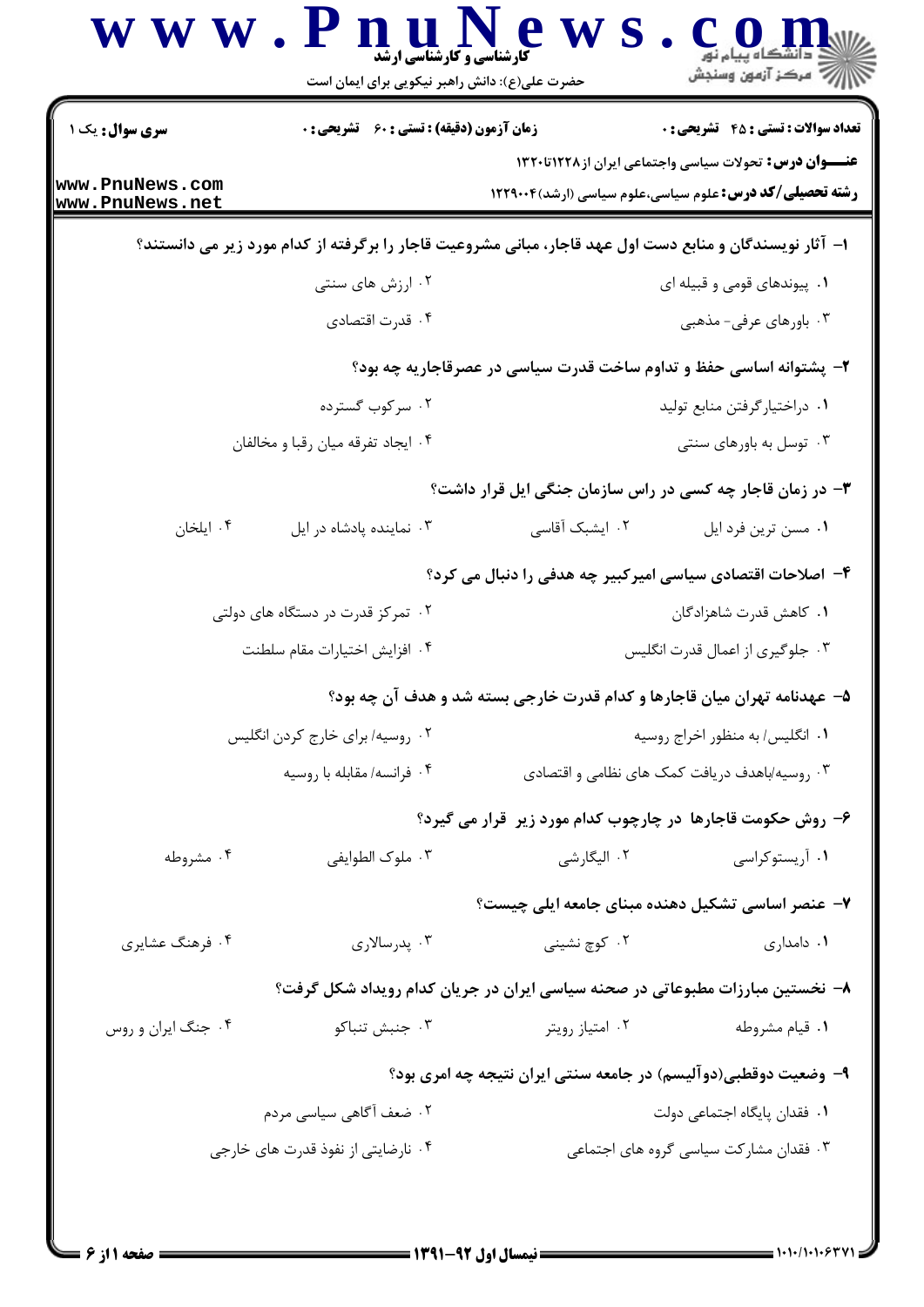| <b>سری سوال : ۱ یک</b>                 | <b>زمان آزمون (دقیقه) : تستی : 60 ٪ تشریحی : 0</b> |                                                                                     | <b>تعداد سوالات : تستي : 45 گشريحي : 0</b>                                                                               |
|----------------------------------------|----------------------------------------------------|-------------------------------------------------------------------------------------|--------------------------------------------------------------------------------------------------------------------------|
| www.PnuNews.com                        |                                                    |                                                                                     | عنـــوان درس: تحولات سیاسی واجتماعی ایران از ۱۲۲۸تا۱۳۲۰<br><b>رشته تحصیلی/کد درس:</b> علوم سیاسی،علوم سیاسی (ارشد)۲۲۹۰۰۴ |
| www.PnuNews.net                        |                                                    | ∙ا− بزرگترین مشکل پیشرفت اقتصادی ایران در عصرقاجار چه بود؟                          |                                                                                                                          |
|                                        | ۰۲ ازدست رفتن منابع به دليل اعطاى امتيازات         |                                                                                     | ۰۱ ساختار سنتی کشاورزی                                                                                                   |
|                                        | ۰۴ عدم امنیت                                       |                                                                                     | ۰۳ عدم تمایل صاحبان قدرت به توسعه                                                                                        |
|                                        |                                                    | <b>۱۱- نمایندگی دولت ایران را در هنگام امضای عهدنامه گلستان چه کسی برعهده داشت؟</b> |                                                                                                                          |
|                                        | ۰۲ ابراهیم خان کلانتر                              |                                                                                     | ٠١. ميرزا ابوالحسن خان شيرازي                                                                                            |
|                                        | ۰۴ محمد حسین خان                                   |                                                                                     | ۰۳ میرزا شفیع مازندرانی                                                                                                  |
|                                        |                                                    | <b>۱۲</b> - در کدام گزینه به علت وقوع دور دوم جنگ های ایران وروس اشاره شده است؟     |                                                                                                                          |
| ۰۲ شکست مذاکرات در موردحدود مرزی       |                                                    | ۰۱ گسترش طلبی روسیه                                                                 |                                                                                                                          |
| ۰۴ اعتراض ایران به مفاد عهدنامه گلستان |                                                    |                                                                                     | ۰۳ تغییرحاکمان در روسیه                                                                                                  |
|                                        |                                                    | ۱۳- محمد شاه پس از رسیدن به سلطنت چه کسی را به صدارت انتخاب کرد؟                    |                                                                                                                          |
| ۰۴ میرزاآقاسی                          | ۰۳ سپهسالار                                        | ٢.  قائم مقام فراهاني                                                               | ۰۱ امیرکبیر                                                                                                              |
|                                        |                                                    |                                                                                     | ۱۴– اصول آموزش دینی باب در کدام کتاب تشریح شد؟                                                                           |
| ۰۴ اصول                                | بيان $\cdot$                                       | ۰۲ رسالت                                                                            | ٠١. بابيه                                                                                                                |
|                                        |                                                    | ۱۵– در زمان کدام پادشاه قاجار، ایران از حق مسلم حاکمیت در هرات و قندهار محروم شد؟   |                                                                                                                          |
| ۰۴ محمدشاه                             | ۰۳ فتحعلی شاه                                      | ٠٢ مظفرالدين شاه                                                                    | ٠١ ناصرالدين شاه                                                                                                         |
|                                        |                                                    | ۱۶- مذاکرات صلح ارزنه الروم در زمان وزارت کدام صدراعظم صورت گرفت؟                   |                                                                                                                          |
| ۰۴ سپهسالار                            | ۰۳ میرزاآقاخان نوری                                | ۰۲ قائم مقام                                                                        | ۰۱ میرزامحمدعلی                                                                                                          |
|                                        |                                                    | ۱۷– کدام گزینه از امتیازات واگذارشده به انگلیس در قرن نوزده و بیست به شمار می آید؟  |                                                                                                                          |
| ۰۲ امتیاز استفاده از جنگل های شمال     |                                                    |                                                                                     | ۰۱ امتیاز بانک شاهنشاهی                                                                                                  |
|                                        | ۰۴ امتیاز راههای شوسه و تاسیس کمپانی حمل ونقل      |                                                                                     | ۰۳ امتیاز بانک استقراضی                                                                                                  |
|                                        |                                                    | <b>۱۸</b> - رهبری روحانیون مخالف با امتیاز رویتر راچه کسی به عهده داشت؟             |                                                                                                                          |
| ۰۴ ملاعلی کنی                          | ۰۳ نوری $\cdot$                                    | ۰۲ بهبهانی                                                                          | ۰۱ میرزای شیرازی                                                                                                         |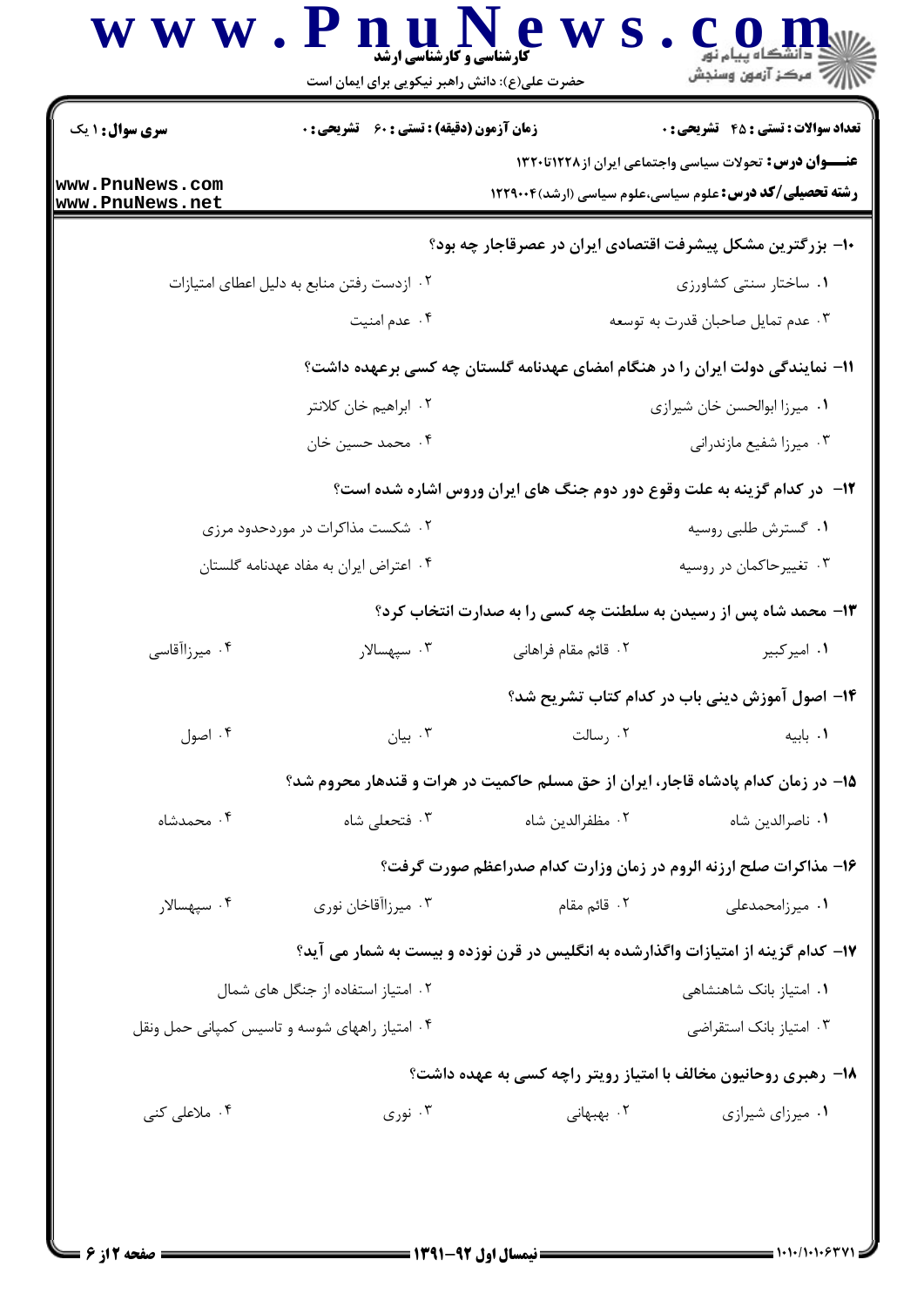|                                                 | حضرت علی(ع): دانش راهبر نیکویی برای ایمان است                                                           |                                       | د دانشگاه پيام نور<br>∭ه مرکز آزمون وسنڊش                                                                                 |
|-------------------------------------------------|---------------------------------------------------------------------------------------------------------|---------------------------------------|---------------------------------------------------------------------------------------------------------------------------|
| <b>سری سوال : ۱ یک</b>                          | <b>زمان آزمون (دقیقه) : تستی : 60 ٪ تشریحی : 0</b>                                                      |                                       | <b>تعداد سوالات : تستی : 45 گشریحی : 0</b>                                                                                |
| www.PnuNews.com<br>www.PnuNews.net              |                                                                                                         |                                       | عنـــوان درس: تحولات سیاسی واجتماعی ایران از ۱۲۲۸تا۱۳۲۰<br><b>رشته تحصیلی/کد درس:</b> علوم سیاسی،علوم سیاسی (ارشد)۱۲۲۹۰۰۴ |
|                                                 |                                                                                                         |                                       | ۱۹- امتیاز رژی در زمان کدام پادشاه قاجار و درچه حوزه ای به انگلیس داده شد؟                                                |
|                                                 | ۰۲ محمدعلی شاه/تلگراف                                                                                   |                                       | ۰۱ محمدشاه/راه آهن                                                                                                        |
|                                                 | ۰۴ ناصرالدین شاه/تولید و فروش توتون و تنباکو                                                            |                                       | ۰۳ مظفرالدين شاه/معادن                                                                                                    |
|                                                 |                                                                                                         |                                       | ۲۰- روزنامه های ثریا و پرورش در چه شهری منتشر می شدند؟                                                                    |
| ۰۴ قفقاز                                        | ۰۳ کلکته                                                                                                | ۰۲ استانبول                           | ۰۱ قاهره                                                                                                                  |
|                                                 | <b>۲۱</b> - در چه دوره ای تصمیم گرفته شد گمرکات به سبک کشورهای اروپا اداره شود، نتیجه این تصمیم چه بود؟ |                                       |                                                                                                                           |
|                                                 | ۰۲ محمد علی شاه/ به خدمت گرفتن مستشاران انگلیسی                                                         |                                       | ٠١ ناصرالدين شاه ااستخدام مستشاران روسي                                                                                   |
|                                                 | ۰۴ مظفرالدین شاه/استخدام نوز بلژیکی برای اصلاح گمرک                                                     |                                       | ۰۳ فتحعلی شاه به کارگیری مشاوران مالی                                                                                     |
|                                                 | ۲۲– کشورهای انگلیس و روسیه در برابر تقاضاهای مشروطه خواهان به ترتیب چه موضعی داشتند؟                    |                                       |                                                                                                                           |
| ۰۴ مخالفت/مخالفت                                | ۰۳ مخالفت/طرفداری                                                                                       | ۰۲ طرفداری/طرفداری                    | ۰۱ طرفداری/مخالفت                                                                                                         |
|                                                 |                                                                                                         |                                       | ۲۳- اولین وظیفه مجلس شورای ملی پس از برگزاری نخستین انتخابات چه بود؟                                                      |
|                                                 | ۰۲ تدوین قانون اساسی                                                                                    |                                       | ۰۱ تصویب خواسته های مشروطه خواهان                                                                                         |
|                                                 | ۴. انتخاب هيات رئيسه مجلس                                                                               |                                       | ۰۳ بررسی صلاحیت نمایندگان شهرستان ها                                                                                      |
|                                                 | ۲۴- متمم قانون اساسی در سال ۱۳۲۵ هجری قمری، نوع حکومت را چه حکومتی معرفی می کرد؟                        |                                       |                                                                                                                           |
| ۰۴ مشروطه پادشاهی                               | ۰۳ سلطنت مطلقه                                                                                          | ۰۲ مشروطه پارلمانی                    | ٠١ سلطنت اسمى                                                                                                             |
|                                                 |                                                                                                         |                                       | ۲۵– استبداد صغیر به کدام دوره از حکومت قاجارها اطلاق می شود؟                                                              |
| ۰۲ حکومت استبدادی محمدعلی شاه و تعطیل کردن مجلس |                                                                                                         | ٠١ مخالفت مظفرالدين شاه باقانون اساسى |                                                                                                                           |
|                                                 | ۰۴ مقابله محمد شاه با مشروطه خواهان                                                                     |                                       | ۰۳ حکومت نظامی و مداخله بیگانگان در دوره احمدشاه                                                                          |
|                                                 |                                                                                                         |                                       | ۲۶– مشروطه خواهی کدام فرد مشروطه خواهان را درمقابل استبداد قدرتمندتر کرد؟                                                 |
| ۰۴ سپهدارتنکابنی                                | ۰۳ ستارخان                                                                                              | ۰۲ سرداراسعدبختیاری                   | ۰۱ ملاکاظم خراسانی                                                                                                        |
|                                                 |                                                                                                         |                                       | ۲۷– کدام گزینه به رهبران و اعضای اعتدالیون در مجلس دوم مشروطه اشاره دارد؟                                                 |
|                                                 | ۰۲ سیدحسن تقی زاده و اسکندری                                                                            |                                       | ٠١ سردار محبى و ناصرالملک نايب السلطنه                                                                                    |
|                                                 | ۰۴ حسن قلي خان نواب و طباطبايي                                                                          |                                       | ۰۳ سلیمان میرزا و سیدرضامساوات                                                                                            |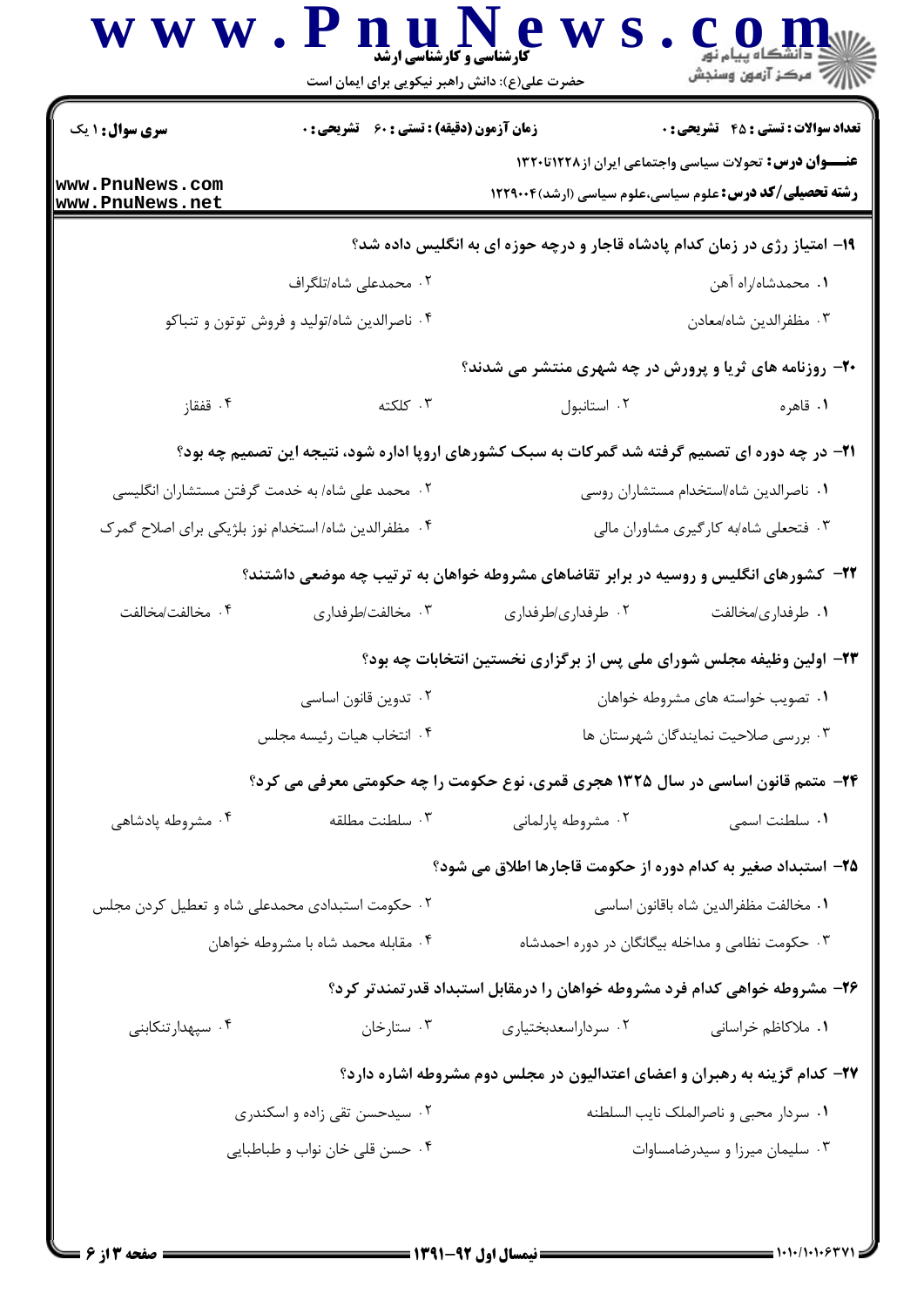| www.PnuNews.com<br>www.PnuNews.net             |                                 |                | <b>تعداد سوالات : تستي : 45 - تشريحي : 0</b>                                                                                     |
|------------------------------------------------|---------------------------------|----------------|----------------------------------------------------------------------------------------------------------------------------------|
|                                                |                                 |                | <b>عنـــوان درس:</b> تحولات سیاسی واجتماعی ایران از ۱۲۲۸تا۱۳۲۰<br><b>رشته تحصیلی/کد درس:</b> علوم سیاسی،علوم سیاسی (ارشد)۱۲۲۹۰۰۴ |
|                                                |                                 |                | ۲۸– قرارداد۱۹۱۹ در زمان کدام نخست وزیر ایران منعقدشد؟                                                                            |
| ۰۴ مستوفى الممالک                              | ۰۳ عضدالملک                     | ٠٢ وثوق الدوله | ٠١ عين الدوله                                                                                                                    |
|                                                |                                 |                | <b>۲۹</b> – کمیته آهنین به چه منظور تشکیل شد؟                                                                                    |
|                                                | ۲. مخالفت با اجرای قرارداد ۱۹۱۹ |                | ٠١. مقابله با سياست هاى وثوق الدوله                                                                                              |
| ۰۴ بسیج طرفداران عملکرد انگلیس در ایران        |                                 |                | ۰۳ سرکوبی مخالفان اقدامات دولت                                                                                                   |
|                                                |                                 |                | ۳۰– انگیزه فرانسه از مخالفت با قرارداد ۱۹۱۹ ایران و انگلیس چه بود؟                                                               |
|                                                |                                 |                | ١. حفظ جنبه های اصولی و اخلاقی در جهت تعالی سیاست ایدئولوژیکی احترام به حقوق و حاکمیت ملت ها                                     |
|                                                |                                 |                | ۰۲ رقابت با انگلستان و نگرانی از افزایش امتیازات این کشور در ایران                                                               |
|                                                |                                 |                | ۰۳ منافع ملی یا احساس تهدید مستقیم منافع خود از سوی انگلیس                                                                       |
|                                                |                                 |                | ۰۴ تلاش برای ارائه چهره ایران دوستی و جای دادن خود در دل ایرانیان به هدف تبلیغات سیاسی                                           |
|                                                |                                 |                | ۳۱- اوج نفوذ فرانسه در ایران در کدام دوره آشکار گشت؟                                                                             |
| ۰۲ سال ۱۸۰۷ و زمان انعقاد معاهده فین کن اشتاین |                                 |                | ۰۱ ابتدای قرن بیست و با افول قدرت انگلیس                                                                                         |
| ۰۴ حدود ۱۸۰۰ و با سیاست گسترش به شرق           |                                 |                | ۰۳ پایان سلطنت قاجار و روی کارآمدن رضاشاه                                                                                        |
|                                                |                                 |                | 32- چه امری روسیه را در تعرض به ایران مشتاق و جری می ساخت؟                                                                       |
|                                                |                                 |                | ۰۱ موقعیت استراتژیک ایران و امکان اعمال قدرت بر هند و افغانستان از طریق این کشور                                                 |
|                                                |                                 |                | ۰۲ منابع نفتی جنوب و خصوصا منابع طبیعی دریای شمال که در آن زمان احتمال کشف نفت هم در آن میرفت                                    |
|                                                |                                 |                | ۰۳ موقعیت ژئوپلیتیک ایران در خاورمیانه و خلیج فارس که راه اتصال دو قاره اروپا و آسیا بوده است                                    |
|                                                |                                 |                | ۰۴ عدم علاقه دول مقتدر اروپا به سرنوشت ایران و عدم تمایل انگلستان به جنگ با روسیه بر سر ایران                                    |
|                                                |                                 |                | ۳۳– در زمان نهضت مشروطه خواهی ایران، چه عاملی موجب نزدیکی روسیه و انگلستان گردید؟                                                |
|                                                |                                 |                | ٠. تقاضای پادشاه قاجار از دو کشور برای مقابله با مشروطه خواهان                                                                   |
|                                                |                                 |                | ۰۲ نگرانی دو قدرت از تهدید منافع خود در ایران به دلیل خواسته های انقلابیون                                                       |
|                                                |                                 |                | ۰۳ وحشت انگلستان از سرایت آتش انقلاب به هندوستان                                                                                 |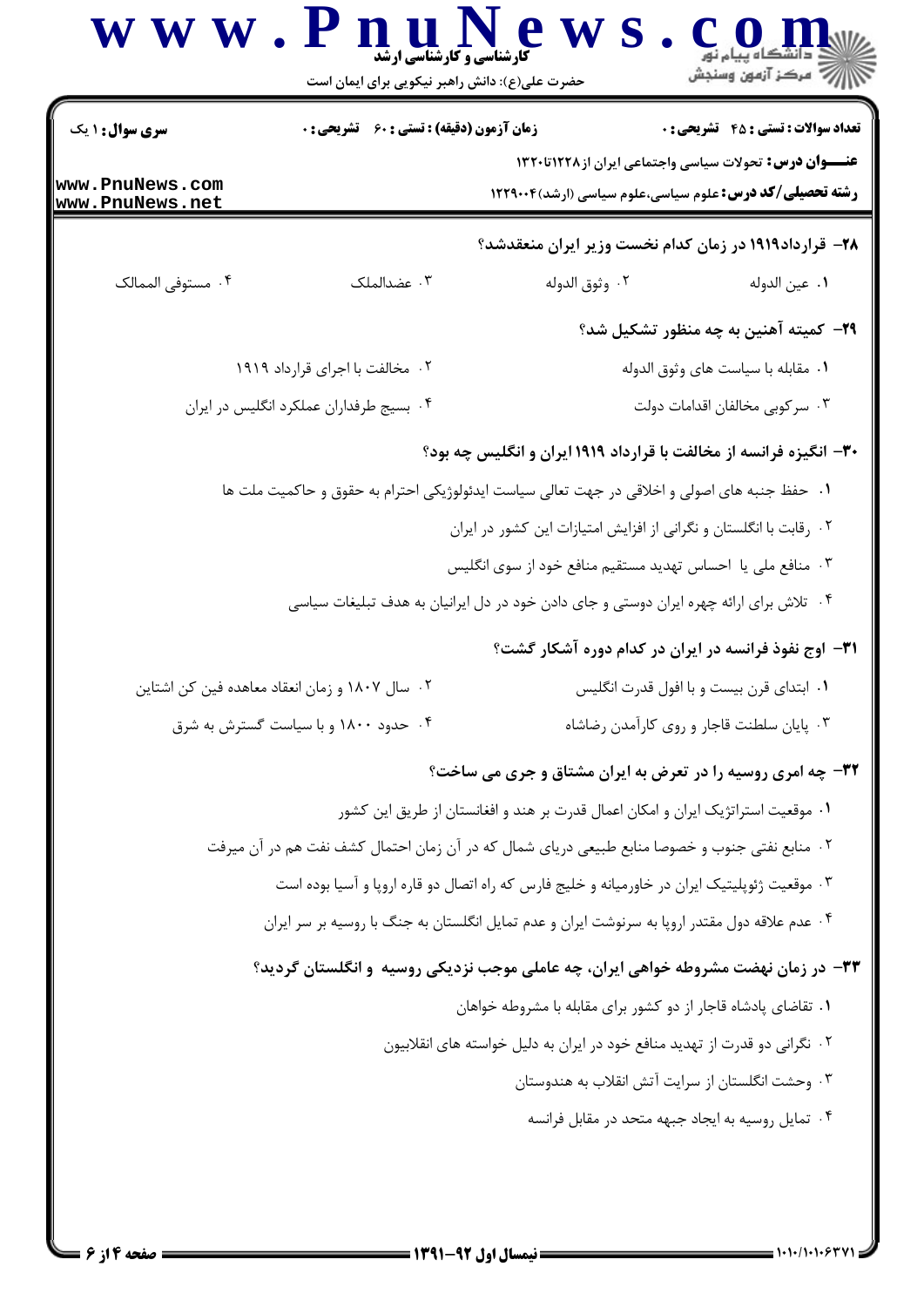|                                                              | www.PnuNews<br><b>گارشناسی و گارشناسی ارشد</b><br>حضرت علی(ع): دانش راهبر نیکویی برای ایمان است |                                                  | د دانشگاه پيام نور<br>  √ مرکز آزمون وسنڊش                                                                                                                                       |
|--------------------------------------------------------------|-------------------------------------------------------------------------------------------------|--------------------------------------------------|----------------------------------------------------------------------------------------------------------------------------------------------------------------------------------|
| <b>سری سوال : ۱ یک</b><br>www.PnuNews.com<br>www.PnuNews.net | <b>زمان آزمون (دقیقه) : تستی : 60 ٪ تشریحی : 0</b>                                              |                                                  | <b>تعداد سوالات : تستي : 45 - تشريحي : 0</b><br><b>عنـــوان درس:</b> تحولات سیاسی واجتماعی ایران از ۱۲۲۸تا۱۳۲۰<br><b>رشته تحصیلی/کد درس:</b> علوم سیاسی،علوم سیاسی (ارشد)۱۲۲۹۰۰۴ |
|                                                              |                                                                                                 |                                                  | ۳۴- بزرگترین هدف قاجاریه به عنوان یک ایل فاتح چه بود؟                                                                                                                            |
|                                                              | ۰۲ مقابله با نفوذ و سلطه گری قدرت های خارجی                                                     |                                                  | ۰۱ احیای فرهنگ ایران                                                                                                                                                             |
|                                                              | ۰۴ اصلاح و توسعه کشور و اعاده عظمت ایران                                                        |                                                  | ۰۳ تامین تسلط بر مردم و غارت دارایی آنها                                                                                                                                         |
|                                                              |                                                                                                 |                                                  | ۳۵– عقب ماندگی اجتماعی- اقتصادی ایران درپایان قرن ۱۸ و آغاز قرن ۱۹، بازتابی از کدام مورد بود؟                                                                                    |
|                                                              | ۰۲ فساد گسترده مقامات اداری و درباری                                                            |                                                  | ٠١. نزاع داخلي قدرت                                                                                                                                                              |
|                                                              | ۰۴ سقوط همگانی فرهنگ مردم                                                                       |                                                  | ۰۳ استعمارگری قدرت های خارجی                                                                                                                                                     |
|                                                              |                                                                                                 |                                                  | ۳۶- کمیته ملی در کجا و به رهبری چه کسی تشکیل شد؟                                                                                                                                 |
|                                                              | ٠٢ تهران/سيدضياء طباطبايي                                                                       |                                                  | ٠١ تبريز/محمد خياباني                                                                                                                                                            |
|                                                              | ۰۴ تهران/رضاپهلوی                                                                               |                                                  | ۰۳ گیلان/ سردار منصور                                                                                                                                                            |
|                                                              |                                                                                                 |                                                  | 37- چه کسی تبریز را اشغال و قیام محمد خیابانی را سرکوب کرد؟                                                                                                                      |
| ۰۴ رضاشاه                                                    | ٠٣ عبدالحسين فرمانفرما                                                                          | ۰۲ مخبرالسلطنه هدايت                             | ۰۱ سرداراسعد                                                                                                                                                                     |
|                                                              |                                                                                                 |                                                  | ۳۸– مهم ترین جنبش آزادی ملی ایران در سال های ۱۹۲۱–۱۹۲۰ در کجا گسترش یافت؟                                                                                                        |
| ۰۴ خراسان                                                    | ۰۳ تېريز                                                                                        | ۰۲ تهران                                         | ٠١ گيلان                                                                                                                                                                         |
|                                                              |                                                                                                 |                                                  | ۳۹- پست نخست وزیری ایران پس از کودتای سوم اسفند به چه کسی سپرده شد؟                                                                                                              |
| ۰۴ مستوفى الممالک                                            | ۰۳ سيدضياء طباطبايي                                                                             | ۰۲ رضاپهلوی                                      | ۰۱ سردارهمايون                                                                                                                                                                   |
|                                                              |                                                                                                 |                                                  | ۴۰- بزرگترین مشکل دولت در نظام نوین رضاشاهی چه بود؟                                                                                                                              |
|                                                              | ۰۲ حجم بالای بدهی های خارجی                                                                     | ۰۱ فقدان شرایط لازم برای اجرای سیاست های اقتصادی |                                                                                                                                                                                  |
|                                                              | ۰۴ تحصیل درآمد بیشتر                                                                            |                                                  | ۰۳ عدم همراهی بخش خصوصی                                                                                                                                                          |
|                                                              |                                                                                                 |                                                  | ۴۱- در کدام گزینه به بزرگترین نوآوری در دوران سلطنت رضاشاه اشاره شده است؟                                                                                                        |
|                                                              | ۰۲ تاسیس بانک ملی                                                                               |                                                  | ۰۱ استفاده از هیات منصفه در محاکم                                                                                                                                                |
|                                                              | ۰۴ تاسیس راه آهن سراسری ایران                                                                   |                                                  | ۰۳ چاپ اسکناس                                                                                                                                                                    |
|                                                              |                                                                                                 |                                                  | ۴۲- مبانی سیاست اقتصادی و مالی ایران در دوره رضاشاه مبتنی بر چه اصلی بود؟                                                                                                        |
|                                                              | ۰۲ اولویت کمک به واحدهای تولیدی کوچک                                                            |                                                  | ٠١ سياست اقتصاد دولتي وارشادي                                                                                                                                                    |
|                                                              | ۰۴ مشارکت دادن بخش خصوصی                                                                        |                                                  | ۰۳ پیروی از الگوی ترکیه                                                                                                                                                          |